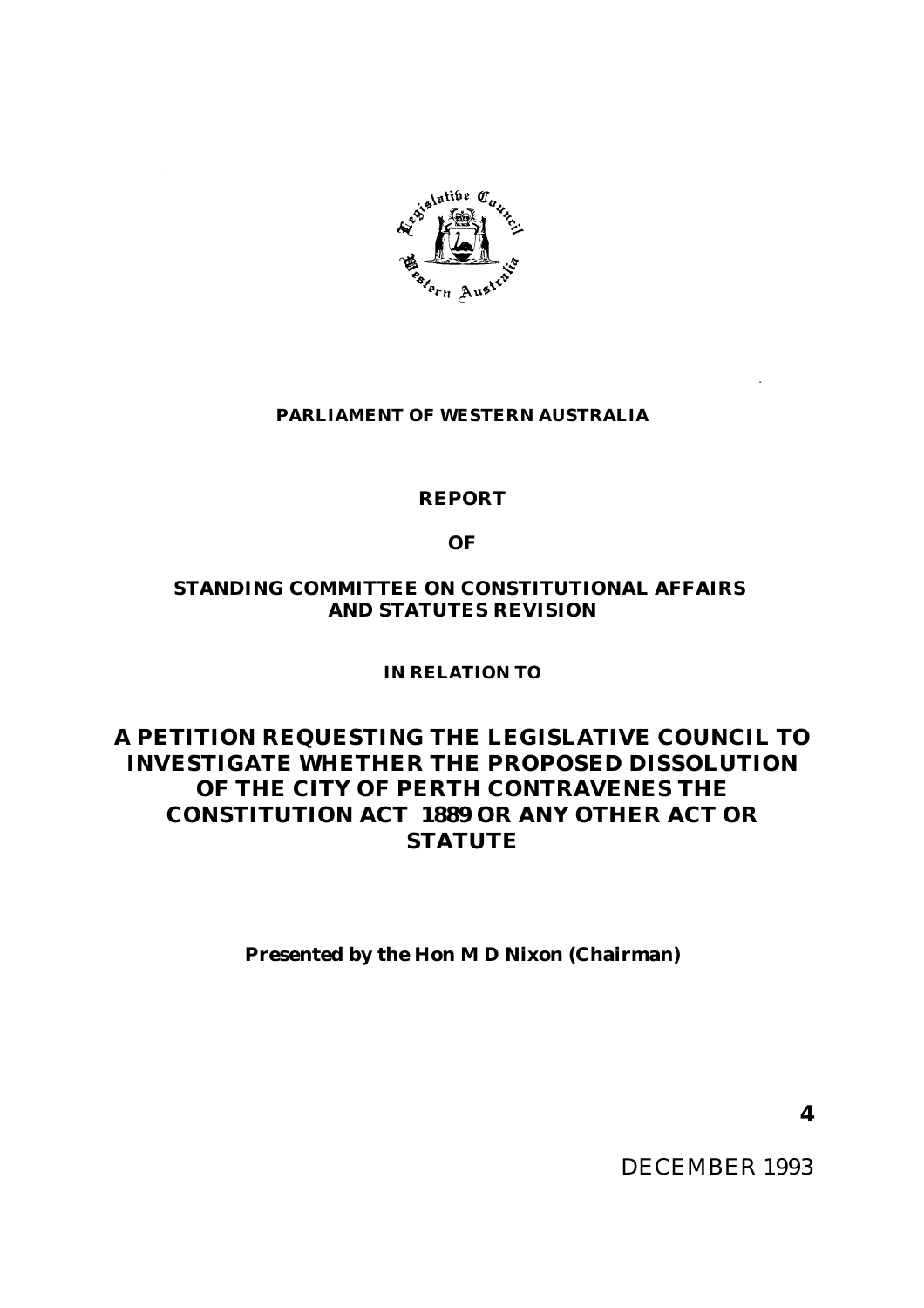#### **MEMBERS**

### Hon M D Nixon MLC (Chairman) Hon A J G MacTiernan MLC Hon B M Scott MLC

#### **STAFF**

### Mr J F Edwards, Research/Advisory Officer Mr A C Evans, Committee Clerk

# **TERMS OF REFERENCE**

The functions of the Committee are to consider and report on -

- (a) what written laws of the State and spent or obsolete Acts of Parliament might be repealed from time to time;
- (b) what amendments of a technical or drafting nature might be made to the Statute book;
- (c) the form and availability of written laws and their publication;
- (d) any petition;
- (e) any matter of a constitutional or legal nature referred to it by the House.

A petition stands referred to the Committee after presentation.